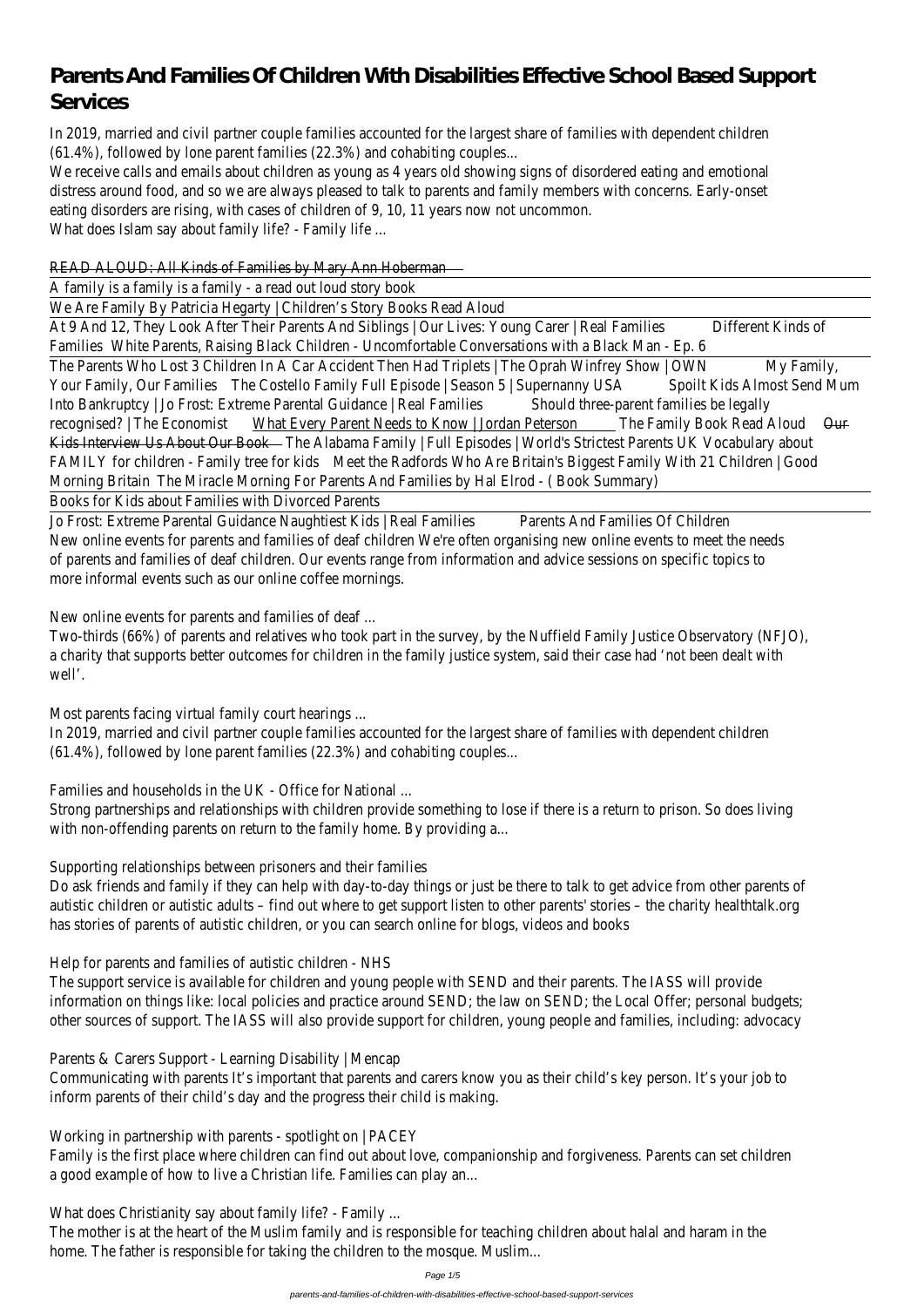What does Islam say about family life? - F

If you are a family and friends carer, also known as a kinship carer, which is someone who has child or stepchild who is not your own because: the child has

Universal Credit: further information for famil

A parent or other adult family member or an older child may request family support services from of stress or for help regarding a particular child or family problem. A professional who know teacher, family centre worker or GP can make this request

Social services and your family - Far

Previously children's centres and Young People's Service. We support families of babies, children years old) and young people with special educational needs and/or dis

Find a children and family wellbeing service - L

Home schooling children with SEND (UCL): a series of information resources to help parents, ca pupils with SEND at home during school closures. Kids has resources for parents and care

Supporting children with special educational represents and  $\alpha$ 

One parent families with children increased by 1.5 per cent to 189,112 in the case of mothers and 2.3 per cent to 189,112 in the case of mothers and 2.3 per cent to 2.3 per cent to 2.3 per cent to 2.3 per cent to 2.3 per c in the case of fathers. Children in families of cohabiting couples had a younger profile with 76 type having all children under the a

# Families - CSO - Central Statistic

Support for parents. As a parent, you may feel angry, worried, upset or afraid if you discover yo or witness of crime. You may not have realised something had happened, and finding out your c crime can be shocking and difficult to understand. Just like young people, it's important for particle to be a their concerns and fear

Support for parents  $\vert$  Victim

Hundreds of children however remained in government shelters, and the New York Times has reported that a function families have been separated in the past year because of "loopholes" in the...

US border: Who decided to separate families?

Family Rights Group – provides parents or other relatives with advice about their rights and options. or courts make decisions about their children's welfare. Their advice line number is 0808 801 O educational needs and disa

# Children and young people's servic

We receive calls and emails about children as young as 4 years old showing signs of disorder distress around food, and so we are always pleased to talk to parents and family members w eating disorders are rising, with cases of children of 9, 10, 11 years not

New online events for parents and families of deaf children We're often organising meet the needs of parents and families of deaf children. Our events range from in sessions on specific topics to more informal events such as our onlin One parent families with children increased by 1.5 per cent to 189,112 in the case per cent to 29,705 in the case of fathers. Children in families of cohabiting co profile with 76.6 per cent of this family type having all children under New online events for parents and families What does Christianity say about family life?

A parent or other adult family member or an older child may request family support services from social services at times of stress or for help regarding a particular child or family problem. A professional who knows the family such as a teacher, family centre worker or GP can make this request on their behalf.

**Supporting children with special educational needs and ... Help for parents and families of autistic children - NHS**

# **Strong partnerships and relationships with children provide something to lose if there is a return to prison. So does living with non-offending parents on return to the family home. By providing a...**

Two-thirds (66%) of parents and relatives who took part in the survey, by the Nuffield Family Justice Observatory (NFJO), a charity that supports better outcomes for children in the family justice system, said their case had 'not been dealt with well'.

Family Rights Group – provides parents or other relatives with advice about their rights and options when social workers or courts make Page 2/5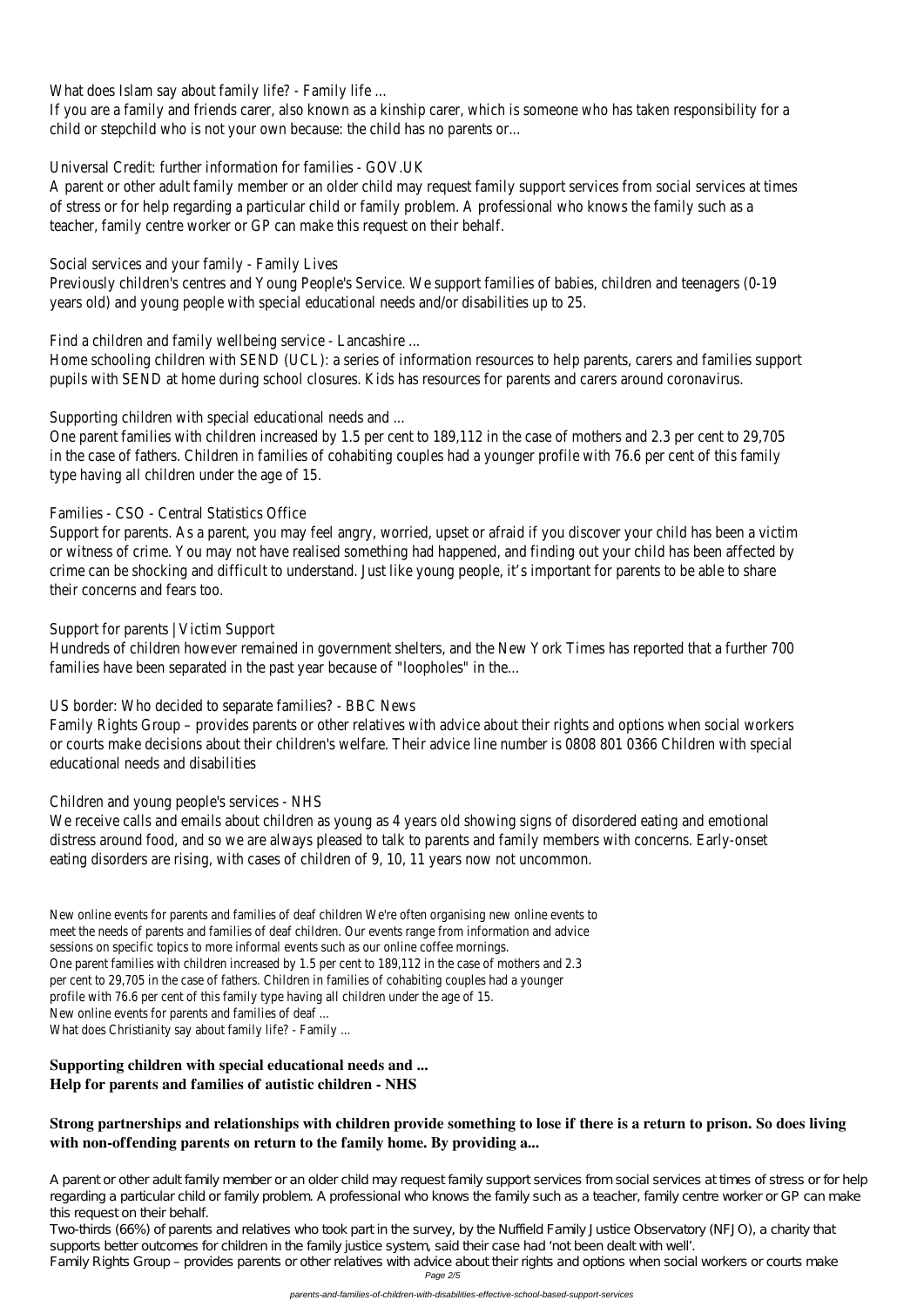decisions about their children's welfare. Their advice line number is 0808 801 0366 Children with special educational needs and disabilities **Children and young people's services - NHS**

**Most parents facing virtual family court hearings ... Working in partnership with parents - spotlight on | PACEY US border: Who decided to separate families? - BBC News** If you are a family and friends carer, also known as a kinship carer, which is someone who has taken responsibility for a child or stepchild who is not your own because: the child has no parents or...

Family is the first place where children can find out about love, companionship and forgiveness. Parents can set children a good example of how to live a Christian life. Families can play an...

**Universal Credit: further information for families - GOV.UK**

Previously children's centres and Young People's Service. We support families of babies, children and teenagers (0-19 years old) and young people with special educational needs and/or disabilities up to 25.

**Families and households in the UK - Office for National ...**

*READ ALOUD: All Kinds of Families by Mary Ann Hoberman*

*A family is a family is a family - a read out loud story book*

*We Are Family By Patricia Hegarty | Children's Story Books Read Aloud*

*At 9 And 12, They Look After Their Parents And Siblings | Our Lives: Young Carer | Real FamiliesDifferent Kinds of Families White Parents, Raising Black Children - Uncomfortable Conversations with a Black Man - Ep. 6*

*The Parents Who Lost 3 Children In A Car Accident Then Had Triplets | The Oprah Winfrey Show | OWN My Family, Your Family, Our Families The Costello Family Full Episode | Season 5 | Supernanny USA Spoilt Kids Almost Send Mum Into Bankruptcy | Jo Frost: Extreme Parental Guidance | Real Families Should three-parent families be legally recognised? | The Economist What Every Parent Needs to Know | Jordan Peterson The Family Book Read Aloud Our Kids Interview Us About Our Book The Alabama Family | Full Episodes | World's Strictest Parents UK Vocabulary about FAMILY for children - Family tree for kids Meet the Radfords Who Are Britain's Biggest Family With 21 Children | Good Morning Britain The Miracle Morning For Parents And Families by Hal Elrod - ( Book Summary)*

*Books for Kids about Families with Divorced Parents*

*Jo Frost: Extreme Parental Guidance Naughtiest Kids | Real FamiliesParents And Families Of Children*

*Hundreds of children however remained in government shelters, and the New York Times has reported that a further 700 families have been separated in the past year because of "loopholes" in the...*

*Communicating with parents It's important that parents and carers know you as their child's key person. It's your job to inform parents of their child's day and the progress their child is making.*

*Support for parents | Victim Support*

#### **Find a children and family wellbeing service - Lancashire ...**

Home schooling children with SEND (UCL): a series of information resources to help parents, carers and families support pupils with SEND at home during school closures. Kids has resources for parents and carers around coronavirus.

The support service is available for children and young people with SEND and their parents. The IASS will provide information on things like: local policies and practice around SEND; the law on SEND; the Local Offer; personal budgets; other sources of support. The IASS will also provide support for children, young people and families, including: advocacy **Parents & Carers Support - Learning Disability | Mencap**

#### **Families - CSO - Central Statistics Office**

The mother is at the heart of the Muslim family and is responsible for teaching children about halal and haram in the home. The father is responsible for taking the children to the mosque. Muslim...

#### **Social services and your family - Family Lives**

Support for parents. As a parent, you may feel angry, worried, upset or afraid if you discover your child has been a victim or witness of crime. You may not have realised something had happened, and finding out your child has been affected by crime can be shocking and difficult to understand. Just like young people, it's important for parents to be able to share their concerns and fears too.

*Supporting relationships between prisoners and their families*

#### *READ ALOUD: All Kinds of Families by Mary Ann Hoberman*

<del>Page 3/5</del>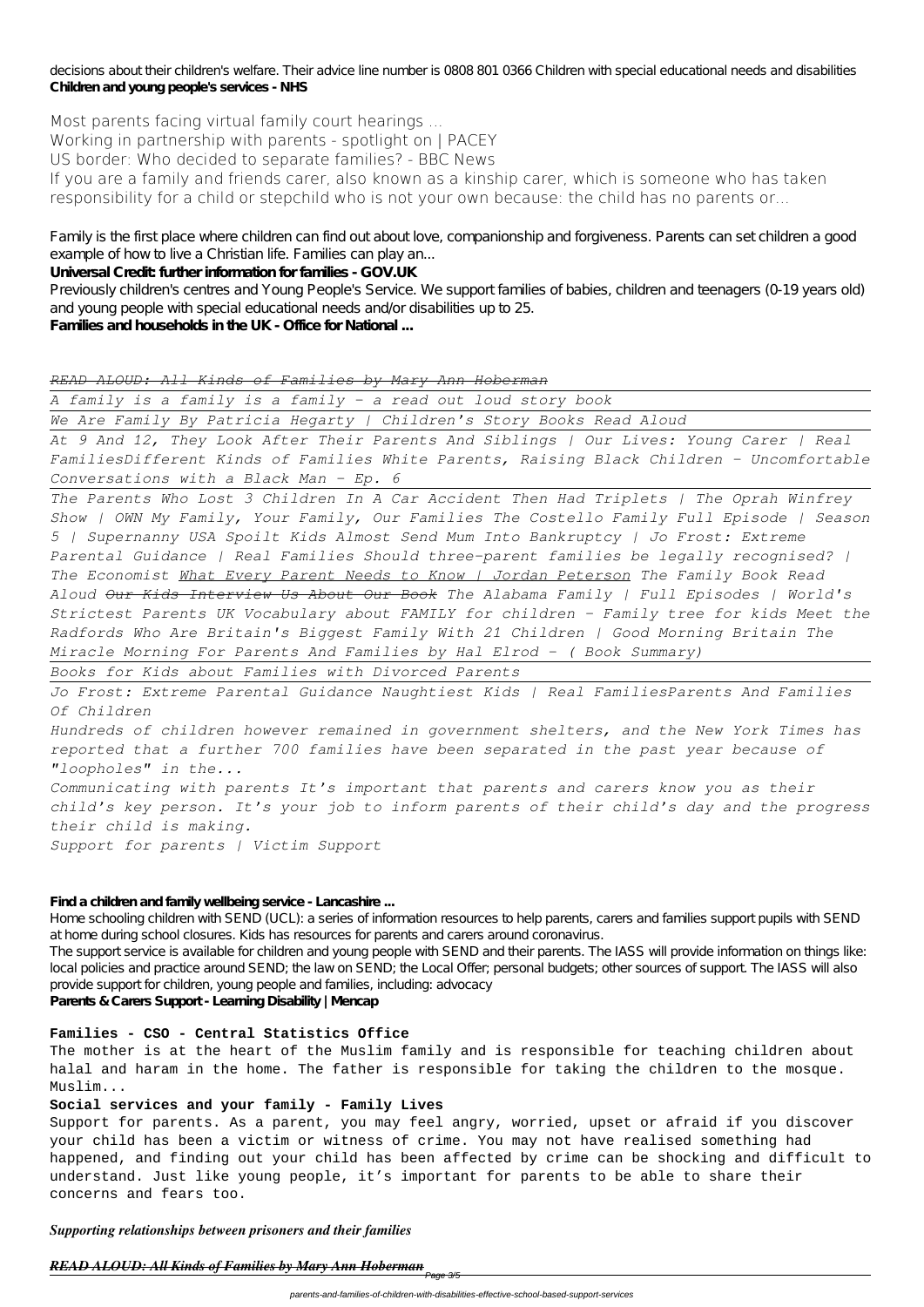*A family is a family is a family - a read out loud story book*

*We Are Family By Patricia Hegarty | Children's Story Books Read Aloud*

*At 9 And 12, They Look After Their Parents And Siblings | Our Lives: Young Carer | Real FamiliesDifferent Kinds of Families White Parents, Raising Black Children - Uncomfortable Conversations with a Black Man - Ep. 6*

*The Parents Who Lost 3 Children In A Car Accident Then Had Triplets | The Oprah Winfrey Show | OWN My Family, Your Family, Our Families The Costello Family Full Episode | Season 5 | Supernanny USA Spoilt Kids Almost Send Mum Into Bankruptcy | Jo Frost: Extreme Parental Guidance | Real Families Should three-parent families be legally recognised? | The Economist What Every Parent Needs to Know | Jordan Peterson The Family Book Read Aloud Our Kids Interview Us About Our Book The Alabama Family | Full Episodes | World's Strictest Parents UK Vocabulary about FAMILY for children - Family tree for kids Meet the Radfords Who Are Britain's Biggest Family With 21 Children | Good Morning Britain The Miracle Morning For Parents And Families by Hal Elrod - ( Book Summary)*

*Books for Kids about Families with Divorced Parents*

*Jo Frost: Extreme Parental Guidance Naughtiest Kids | Real FamiliesParents And Families Of Children*

*New online events for parents and families of deaf children We're often organising new online events to meet the needs of parents and families of deaf children. Our events range from information and advice sessions on specific topics to more informal events such as our online coffee mornings.*

*New online events for parents and families of deaf ...*

*Two-thirds (66%) of parents and relatives who took part in the survey, by the Nuffield Family Justice Observatory (NFJO), a charity that supports better outcomes for children in the family justice system, said their case had 'not been dealt with well'.*

*Most parents facing virtual family court hearings ...*

*In 2019, married and civil partner couple families accounted for the largest share of families with dependent children (61.4%), followed by lone parent families (22.3%) and cohabiting couples...*

## *Families and households in the UK - Office for National ...*

*Strong partnerships and relationships with children provide something to lose if there is a return to prison. So does living with nonoffending parents on return to the family home. By providing a...*

*Supporting relationships between prisoners and their families*

*Do ask friends and family if they can help with day-to-day things or just be there to talk to get advice from other parents of autistic children or autistic adults – find out where to get support listen to other parents' stories – the charity healthtalk.org has stories of parents of autistic children, or you can search online for blogs, videos and books*

# *Help for parents and families of autistic children - NHS*

*The support service is available for children and young people with SEND and their parents. The IASS will provide information on things like: local policies and practice around SEND; the law on SEND; the Local Offer; personal budgets; other sources of support. The IASS will also provide support for children, young people and families, including: advocacy*

*Parents & Carers Support - Learning Disability | Mencap*

*Communicating with parents It's important that parents and carers know you as their child's key person. It's your job to inform parents of their child's day and the progress their child is making.*

*Working in partnership with parents - spotlight on | PACEY Family is the first place where children can find out about love, companionship and forgiveness. Parents can set children a good example of how to live a Christian life. Families can play an...*

*What does Christianity say about family life? - Family ... The mother is at the heart of the Muslim family and is responsible for teaching children about halal and haram in the home. The father is responsible for taking the children to the mosque. Muslim...*

# *What does Islam say about family life? - Family life ...*

*If you are a family and friends carer, also known as a kinship carer, which is someone who has taken responsibility for a child or stepchild*

*who is not your own because: the child has no parents or...*

#### *Universal Credit: further information for families - GOV.UK*

*A parent or other adult family member or an older child may request family support services from social services at times of stress or for help regarding a particular child or family problem. A professional who knows the family such as a teacher, family centre worker or GP can make this request on their behalf.*

#### *Social services and your family - Family Lives*

*Previously children's centres and Young People's Service. We support families of babies, children and teenagers (0-19 years old) and young people with special educational needs and/or disabilities up to 25.*

#### *Find a children and family wellbeing service - Lancashire ...*

*Home schooling children with SEND (UCL): a series of information resources to help parents, carers and families support pupils with SEND at home during school closures. Kids has resources for parents and carers around coronavirus.*